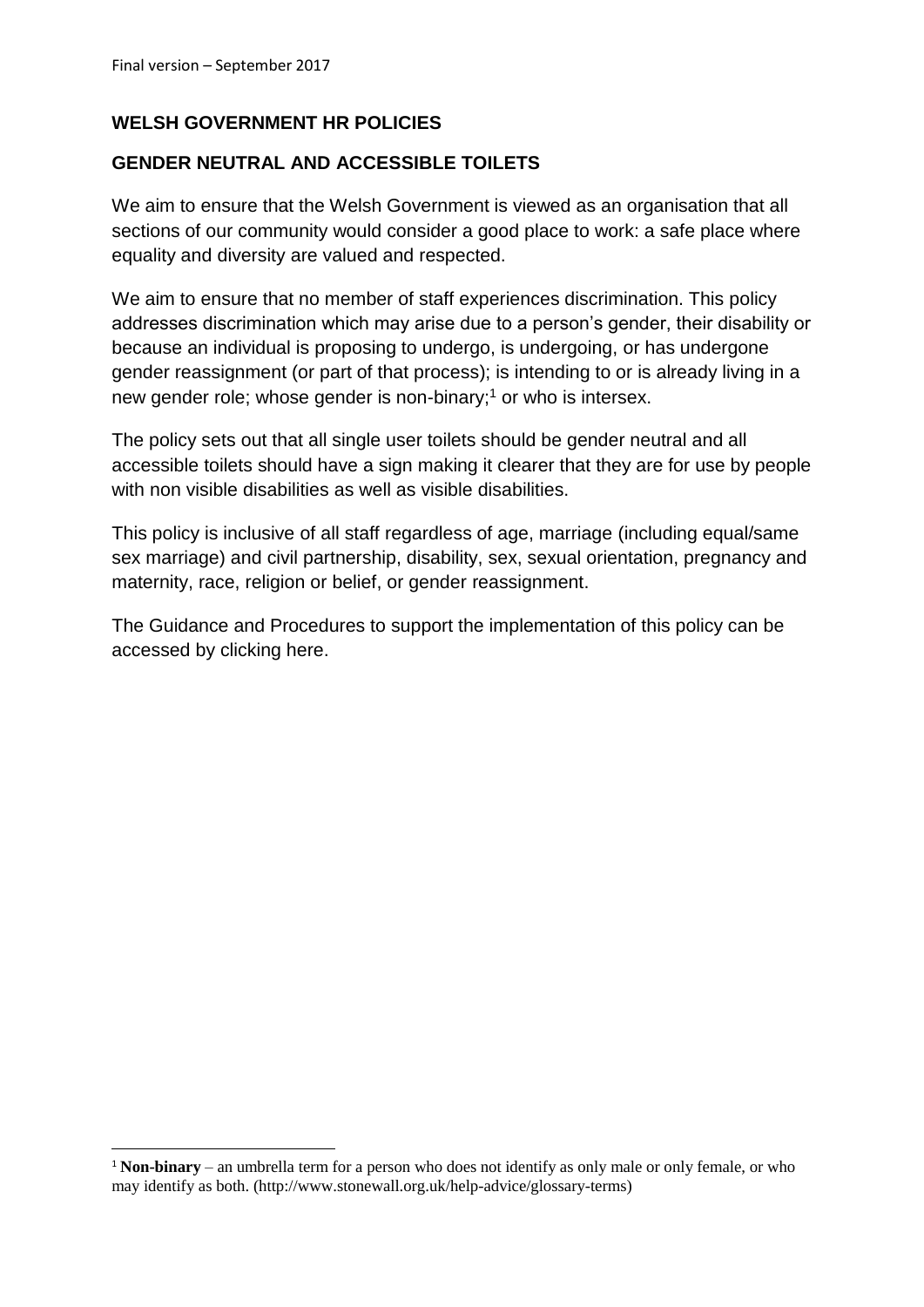Final version – September 2017

# **Guidance and Procedures**

Related links

Transitioning policy

Equality and diversity policy

### 1 **THE POLICY**

1.1 In conjunction with the Policy and this guidance, we suggest that you also read the following :

A:gender guidance for staff and managers called The Workplace and Gender **Reassignment** 

[Stonewall's guidance on trans inclusive policies](http://www.stonewall.org.uk/our-work/workplace-resources)

[Guidance to the Gender Recognition Act 2004](http://formfinder.hmctsformfinder.justice.gov.uk/t455-eng-2016.04.01.pdf)

### **2. ROLES AND RESPONSIBILITIES**

#### **2.1 Employees are responsible for:**

Making themselves familiar with the policy and this guidance

#### **2.2 Managers are responsible for:**

 Consulting the HR Business Partners if they have any concerns and or wish to discuss matters in relation to the operation of the policy and this guidance.

#### **2.3 Building and Facilities Management teams are responsible for:**

- Ensuring all accessible toilets under the management of the Welsh Government, in offices owned or leased by the Welsh Government, display a bilingual and accessible sign stating 'Not every disability is visible'.
- Ensuring all single user toilets under the management of the Welsh Government in offices owned or leased by the Welsh Government are gender neutral. In practice this means that they must not be identified as for use by either men or women and must have an appropriate gender neutral sign (for example, a picture of a toilet). All single user toilets must have sanitary bins. All signage and directions to the gender neutral toilets must also be gender neutral (for example, 'Toilets').